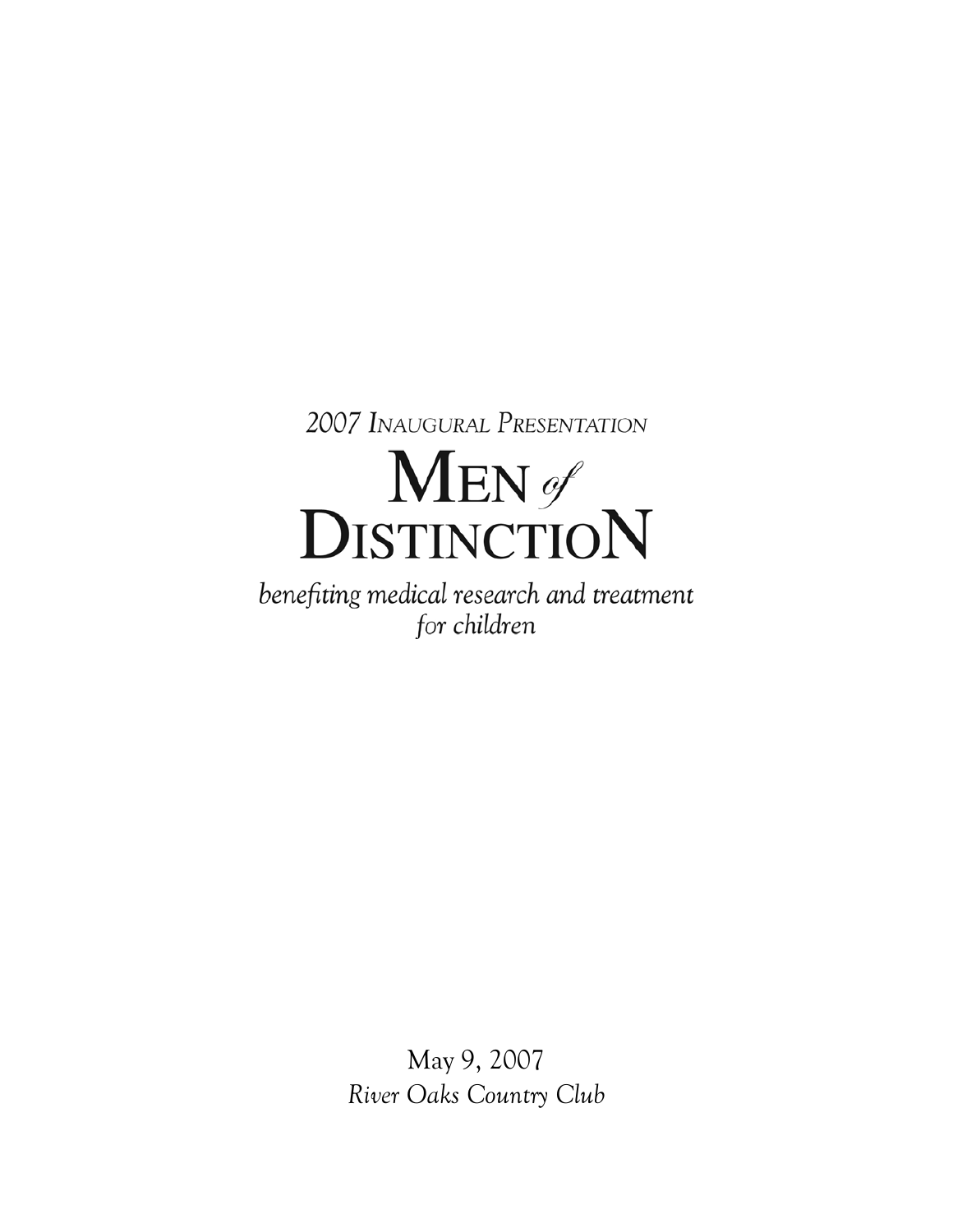# **STEERING & HONORARY COMMITTEE**

#### Co-Chairs

#### A.G. "Tony" Gracely and Harry Mach

#### Steering Committee

Scott Basinger, Ph.D. Leslie Bennett Scott Evans Judy Howell Libby Kafka Lisa Kennedy Steve Mach Ed McMahon David Wuthrich



## Honorary Committee

Thurmon Andress Philip Bahr Scott F. Basinger, Ph.D. Craig A. Biggio Jack S. Blanton, Sr. Michael J. Cemo Ray C. Childress, Jr. James W. Crownover George A. DeMontrond III Jeffrey Early James A. Elkins III Donald F. Faust

Tilman J. Fertitta Henry Florsheim A.G. "Tony" Gracely James T. Hackett Paul W. Hobby Michael H. Holthouse The Honorable Roy M. Huffington Don D. Jordan John L. Kendall Harry Mach Michael Mann, M.D. I. W. Marks

Mike McClure Robert C. McNair Richard W. Mithoff Louis M. Pearce, Jr. Thomas R. Reckling III Bill Rovere Lester H. Smith David Solomon Thomas Standish Mike S. Stude Jess B. Tutor J. Virgil Waggoner

## **MISSION STATEMENT**

The mission of the Men of Distinction Annual Awards Luncheon is to recognize Houston men who have distinguished themselves through excellence in community achievement, thereby providing support for superior biomedical research, education, and patient care in the Texas Medical Center and directly benefiting the Houston community.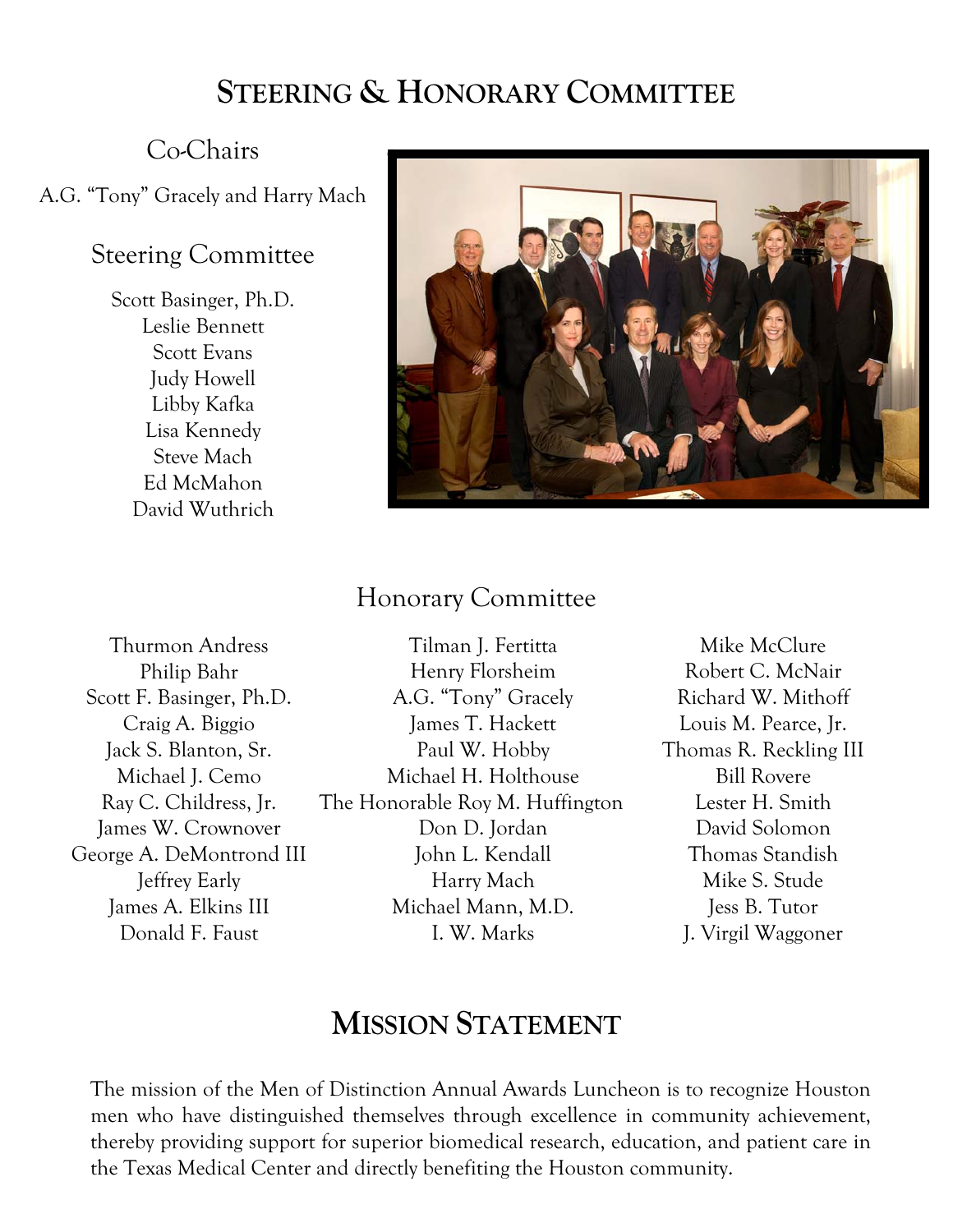A.G. 'Tony' Gracely and Harry Mach and The Men of Distinction Steering Committee

welcome you to the

*2007 INAUGURAL PRESENTATION OF THE*



*ANNUAL AWARDS LUNCHEON*

honoring

D. KENT ANDERSON DAN L. DUNCAN JOHN P. MCGOVERN, M.D. LESTER H. SMITH

#### **PROGRAM**

**Welcome and Opening Remarks**  TOM KOCH

**Invocation**  THE REVEREND WILLIAM A. LAWSON

**Lunch** 

**Presentation of Honorees**  TOM KOCH

**Presentation of Medical Honorees**  A.G. 'TONY' GRACELY AND HARRY MACH

**Closing Remarks**  A.G. 'TONY' GRACELY AND HARRY MACH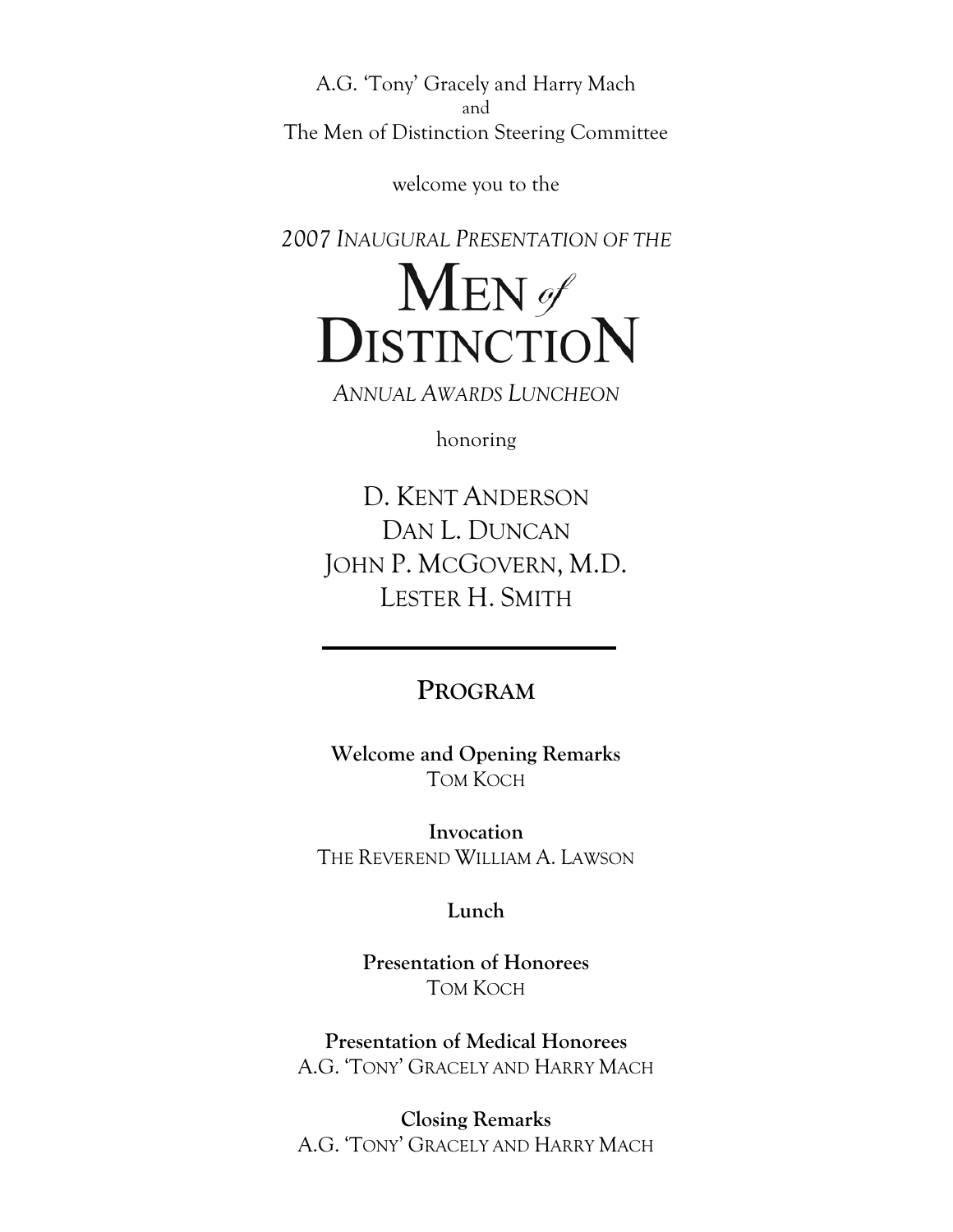# **HONOREES**



## **D. Kent Anderson**

As Chairman of Houston Endowment, Kent leads the board of directors of a private foundation that improves the lives of the people of the greater Houston area. With assets exceeding \$1.6 billion, the foundation provides more than \$70 million a year to a wide spectrum of charitable organizations. Widely respected as a leader in Houston's nonprofit community, the foundation has cumulatively distributed more than \$1.2 billion since it was established in 1937 by Jesse and Mary Gibbs Jones. Since Kent's election as chair in January 2003, the Endowment has granted more than \$285 million to nonprofit organizations supporting the arts, education, the environment, and health and human services.

A graduate of Rice University and the Colgate Darden Graduate School of Business at the University of Virginia, Kent spent his career in banking and finance. He has served as chairman and/or chief executive officer of Allied Bancshares, First Interstate Bank of Texas, and Post Oak Bank. Most recently he has been a special consultant to the chairman of Compass Bank. He is also a member of the board of directors of a number of public and private companies, including Pulte Homes, Inc., and Sam Houston Race Park.

Within the nonprofit community, Kent currently is in his third decade of service as a trustee of Rice University. In honor of his contributions to Rice, he was presented with the institution's highest honor – the Gold Medal Award. Kent has previously served on the governing boards of Children's Museum of Houston; Museum of Fine Arts, Houston; Houston Ballet; Houston Symphony; and the Texas Presbyterian Foundation. The National Jewish Hospital awarded him its National Humanitarian Award.

Other civic activities include service on the governing boards of Central Houston, Inc.; the Greater Houston Partnership; the Texas Chamber of Commerce; and the Texas Research League. He has also served on several state-wide governmental committees and authorities.

Kent served his country in the United States Air National Guard, and received the American Spirit of Honor Medal presented by the Citizens Committee for the Army, Navy, and Air Force. Recently he was chosen by the Department of Defense for the Joint Civilian Orientation Conference which is a program for civilian public opinion leaders.

A native of Lake Charles, Louisiana, Kent and his wife, Linda, have three children and three grandchildren.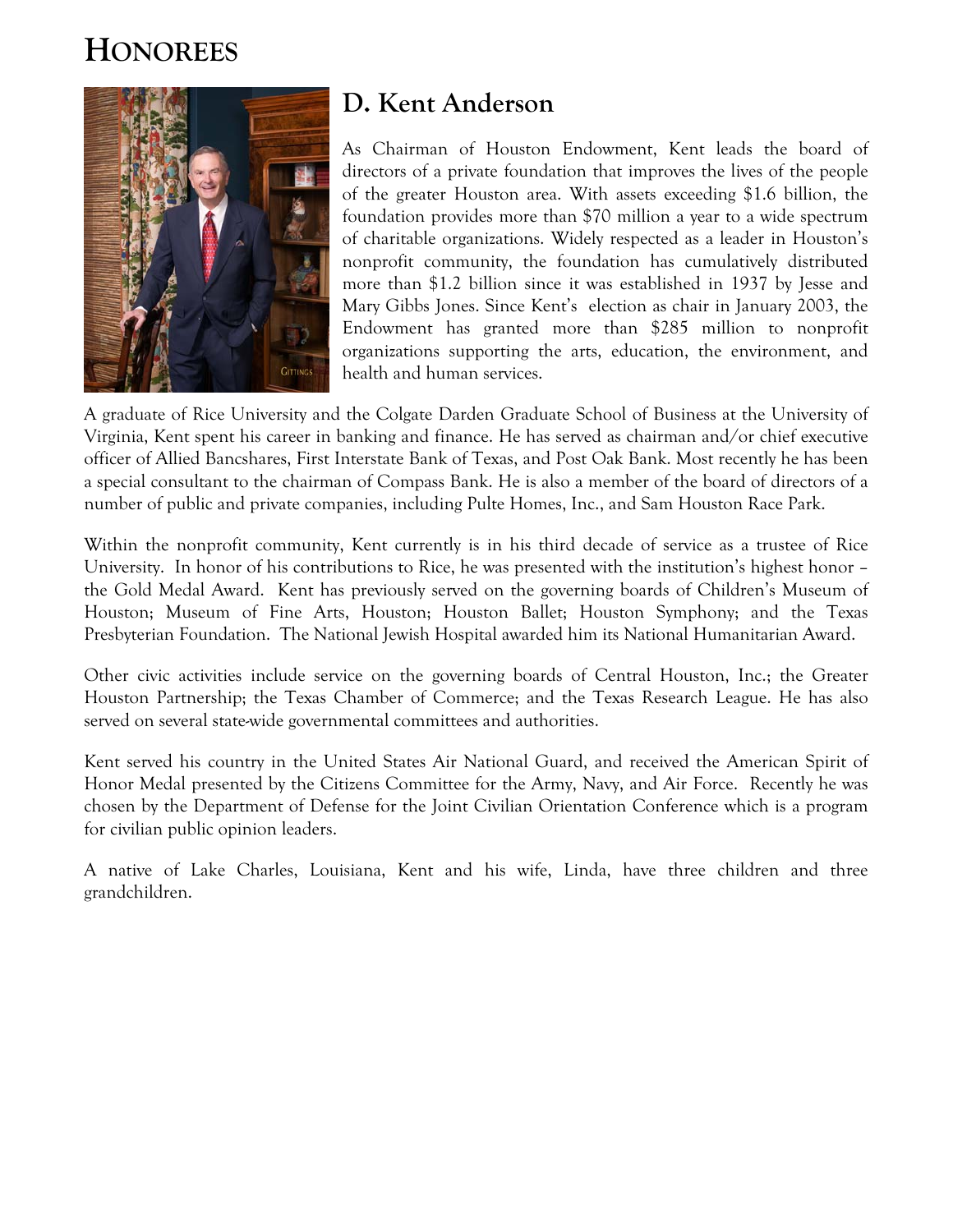

## **Dan L. Duncan**

As the controlling shareholder of privately held EPCO, Inc., a company he founded in 1968, Dan L. Duncan has built a successful family of companies that now includes four publicly traded partnerships with an aggregate enterprise value of more than \$29 billion. The largest of these entities, Enterprise Products Partners L.P., (NYSE:EPD), is one of the premier midstream energy partnerships in North America. Through its comprehensive network of pipelines, plants, terminals and storage facilities, Enterprise plays an important role in meeting the country's demand for the energy that heats homes, powers industry, fuels vehicles, including commercial and military aircraft, and drives economic growth. Mr. Duncan is the largest unit holder in Enterprise and also serves as chairman.

Since its humble beginnings in 1968, when the company had two trucks and two customers, Enterprise has flourished under Mr. Duncan's leadership and vision to become a Fortune 200 company that is consistently ranked among the nation's best-managed companies. Mr. Duncan previously served as president and chief executive officer, and has been chairman since 1995. In 2003, his remarkable career was recognized when he was inducted into the Texas Businessman's Hall of Fame. Keys to the success of Enterprise are four basic, but very important principles that are still followed today:

- Always be completely honest with customers, suppliers, investors and employees;
- Hire the best employees available in all aspects of operations;
- Maintain transparency with regards to financial structure and reporting;
- Treat all professional clients, such as financial, legal and auditing personnel, fairly and openly

In addition to his success as a businessman, Mr. Duncan is involved with the Baylor College of Medicine, the Weatherby Foundation International, and the University of Texas at Houston Development Board.

A world-class, international big game hunter, Mr. Duncan has hunted on six continents. Among his outstanding achievements in this area are the Weatherby Award, the Safari Club International Hunter of the Year, the Houston Safari Club Hunter of the Year Award, and the Conklin Award. His Smithville ranch has been recognized for its conservation efforts by the state of Texas, the only partial high fence ranch to win such an award.

Perhaps his most enduring legacy, Mr. Duncan is one of our country's great supporters of medical research, helping to create a new backbone of research and comprehensive patient care. Through his generous commitments to the Baylor College of Medicine and the University of Texas Health Science Center at Houston, Mr. Duncan is committed to ensuring that Houston remains a leader in the field of medical research and treatment. As a prostate cancer survivor, he hopes that the Dan L. Duncan Cancer Center at Baylor College of Medicine will provide hope and care to others in their battles with cancer.

Mr. Duncan resides in Houston with his wife, Jan, and has four children and three grandchildren.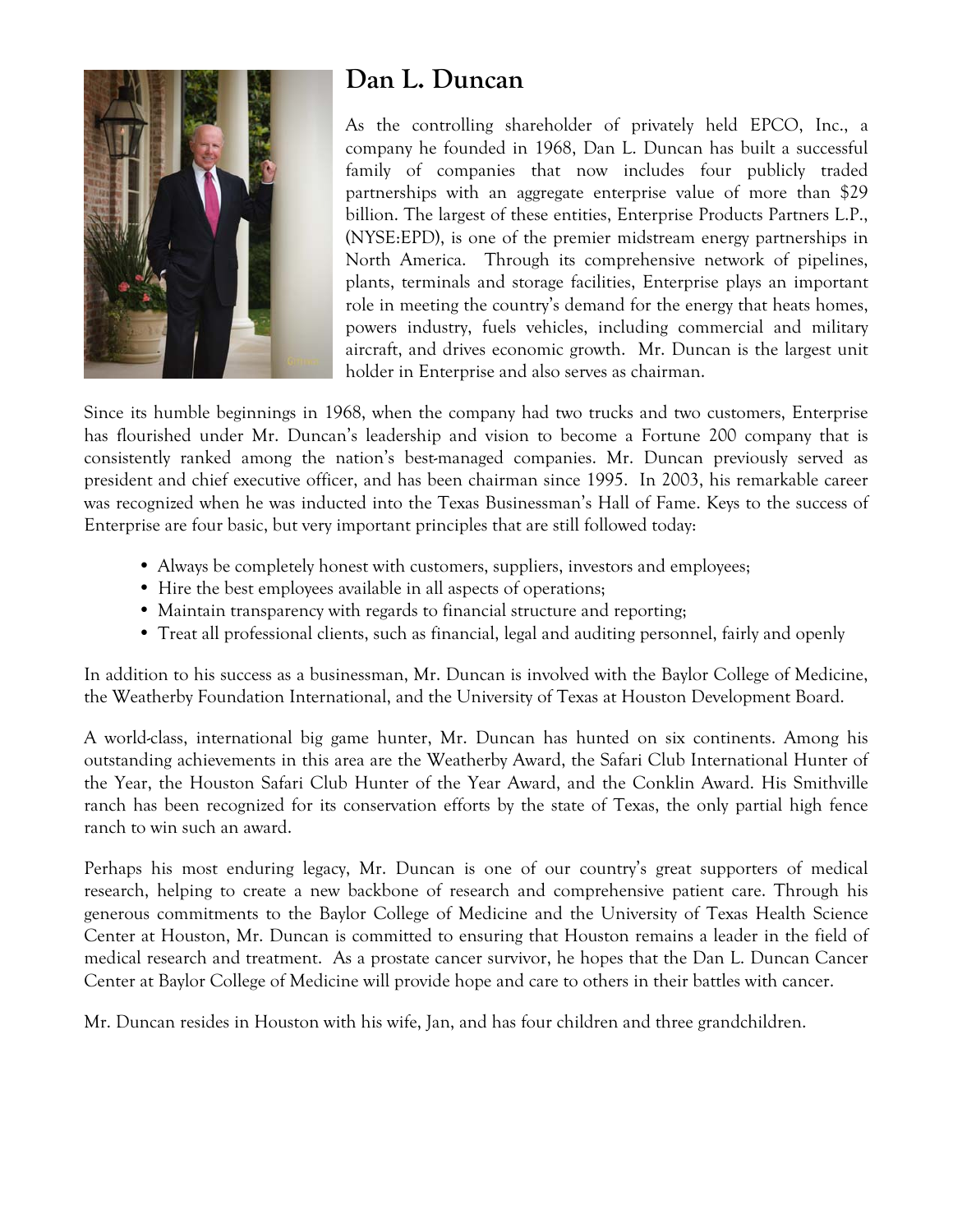

## **John P. McGovern, M.D.**

John P. McGovern, M.D. is a distinguished American and an internationally noted physician who has been lauded by numerous foreign countries for his significant medical and scientific contributions, as well as for his leadership, teaching, research, and professional writings. He is the founder-emeritus of the McGovern Allergy Clinic Houston, Texas, from which he retired in 1984. He is president of the board of the John P. McGovern Foundation, which he established in 1961.

Dr. McGovern's present faculty appointments are unique in number and diversity: he holds 17 professorships at 15 universities. He is a member of Phi Beta Kappa, Alpha Omega Alpha, Sigma Xi, and many

other honorary and professional societies in medicine, science, and health education. He is the past president or chief elected officer of 15 such organizations, including the American College of Allergy and Immunology and the American Osler Society. Dr. McGovern is the author or co-author of 246 publications including 26 books, in the medical sciences, humanities, and health promotion and disease prevention, with special emphasis in the field of addiction, disease prevention and health promotion, in general and especially the diseases of lifestyle with emphasis on addiction (alcoholism and drug abuse). He has been the editor, associate editor, or a member of the editorial boards of more than 20 scientific journals.

Dr. McGovern's service to governmental agencies is extensive and includes a presidential appointment to the Board of Regents of the National Library of Medicine, which he chaired in 1973-74.

His most recent honors include in January 2002, the Board of the Museum of Health and Medical Science changed its name to the John P. McGovern Museum of Health and Medical Science to honor Dr. McGovern for his longstanding dedication to the Museum. The Texas Medical Association Foundation established the *John P. McGovern Champion of Health Award* in 2004. Also in 2004, the Texas Medical Center renamed its new Holcombe Street Annex Campus the *John P. McGovern Campus*. In 2005, The University of Texas Health Science Center at Houston Medical School established the *John P. McGovern, M.D. Center for Health, Humanities, and the Human Spirit*. The American Medical Association Foundation in 2007 presented him with the *Excellence in Medicine President's Award*.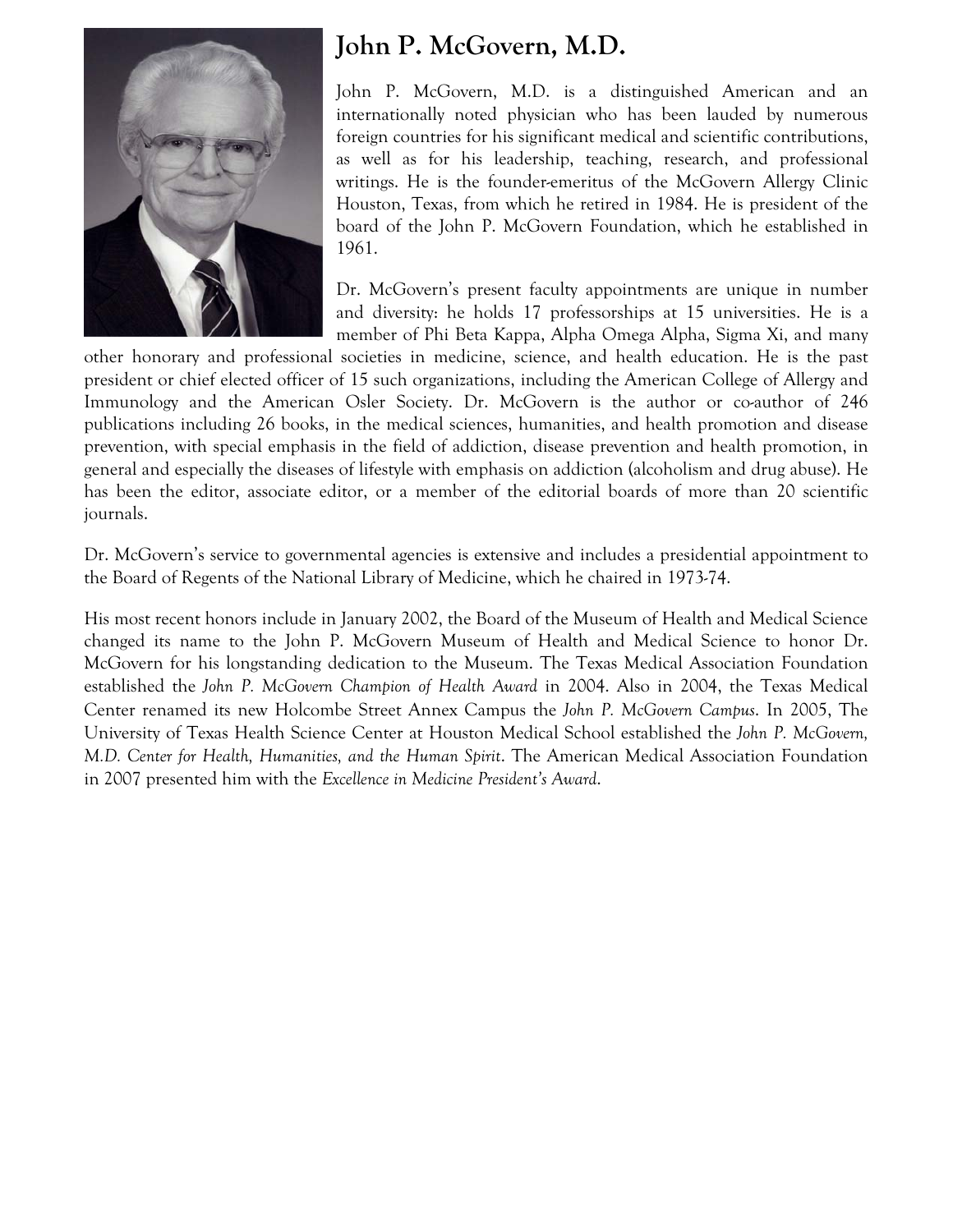

## **Lester Smith**

Lester Smith is one of Houston's most well-respected philanthropists. A two-time cancer survivor, Mr. Smith is a long-time supporter of Baylor College of Medicine (BCM) and the third-largest individual donor to the College.

Mr. Smith's battles with bladder and prostate cancer prompted his involvement with the Scott Department of Urology at Baylor College of Medicine. As Chairman of the Prostate Cancer Research Initiative (PCRI) and Chairman of the Partnership for Bladder Cancer Research, he has raised community awareness and millions of dollars for research into these cancers in the Scott Department of Urology. The Smith Foundation has endowed four chairs at Baylor including a chair

at Texas Children's Hospital, Pediatric Urology Department. In 2004, Mr. Smith founded The Honor Your Father Campaign for Prostate Cancer Research. The yearlong campaign became the largest single fundraising event in the history of the College, raising a record-breaking \$6.4 million.

Mr. Smith spearheaded a campaign to increase support for BCM through membership in The Partnership for Baylor College of Medicine, the College's preeminent volunteer advocacy group. This campaign, underwritten by The Smith Foundation, has resulted in a membership increase of over 250 percent in the past two years. Sue and Lester Smith were named Outstanding Volunteer Fundraisers at the 2006 Association for Fundraising Professionals Awards luncheon. Sue and Lester Smith recently chaired The Partnership Gala, which raised more than \$1.5 million for the Baylor Clinic. The couple has also pledged to chair this event through 2010.

In May 2007, The Smith Foundation announced a substantial multi-year challenge grant to the College, with funds earmarked for the Breast Center and Genome Medicine, as it supports breast cancer research. As part of this grant, the Smith Foundation will underwrite all yearly event expenses and match all funds raised for the 2008 Gala beneficiary, the Breast Center.

Lester Smith's generous spirit is also evident throughout the city of Houston. Mr. Smith is a Trustee of the Houston Museum of Natural Science (HMNS), and will serve as Chairman in 2008. At HMNS, Mr. Smith has provided extensive funding to advance science education and bring diverse exhibitions including Body Worlds 3: The Anatomical Exhibition of Real Human Bodies. This exhibition set new membership and attendance records, becoming the largest attended exhibition in Museum history. An avid rock collector, Mr. Smith's fascination with gems and minerals led to the creation of the Lester and Sue Smith Gem Vault, featuring the most extraordinary cut and polished jewels ever displayed in a single permanent exhibition. The Smith Foundation will underwrite Lucy's Legacy: The Hidden Treasures of Ethiopia, as well as the Museum's new satellite facility in The Woodlands. Sue and Lester Smith have been honored by numerous organizations including Houston Children's Charity, The Heart Association and Holocaust Museum Houston.

Lester Smith is a member of the Board of Directors of The Holocaust Museum Houston, the Board of Visitors at M.D. Anderson Cancer Center, and the Board of Directors of the National Prostate Cancer Foundation. The Smith Foundation supports numerous non-profit organizations throughout the Houston area including Baylor College of Medicine, The Holocaust Museum, Houston Museum of Natural Science, M.D. Anderson Cancer Center, The Museum of Fine Arts, Houston, Texas Children's Hospital, and The University of Texas Health Science Center at Houston.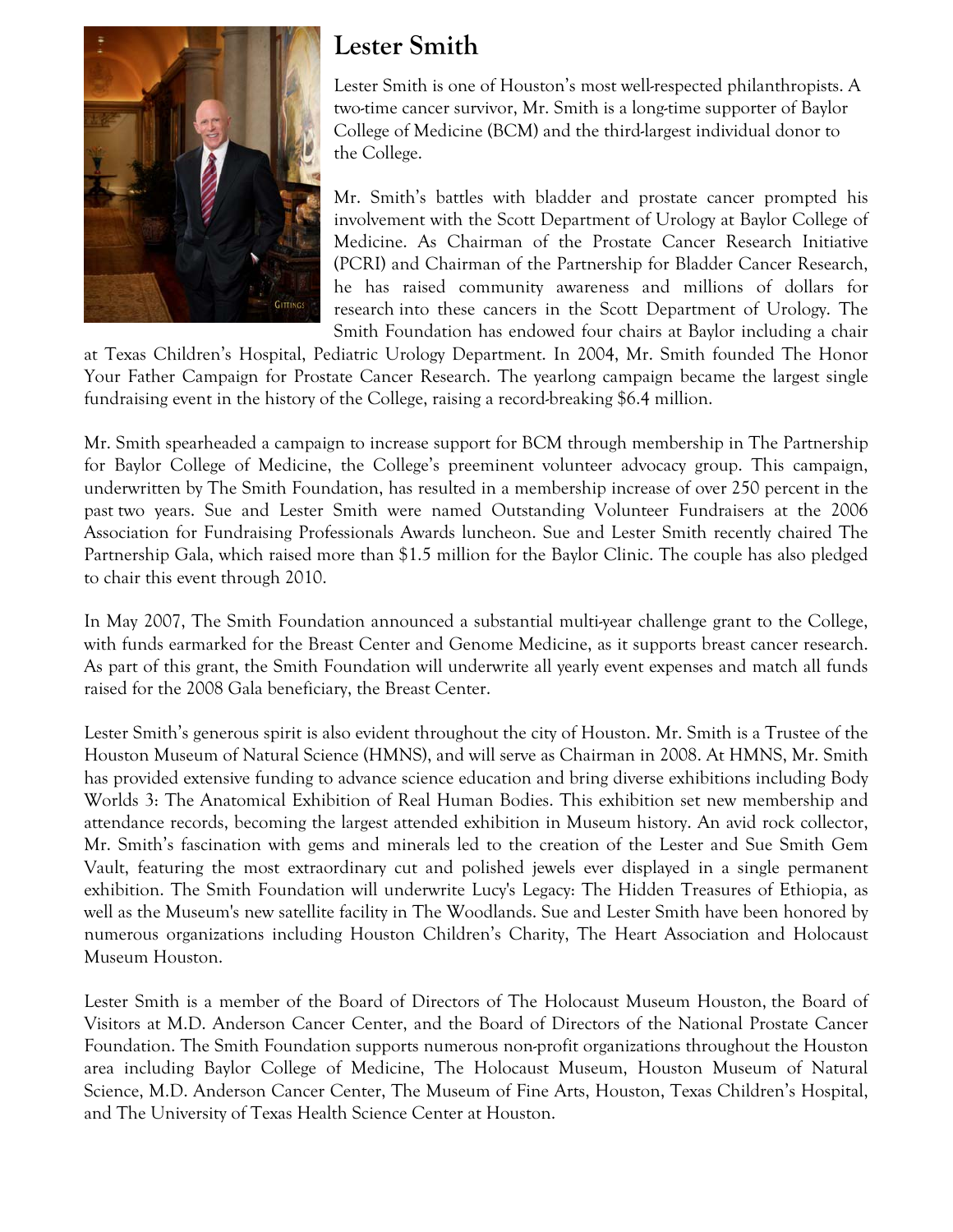# **BENEFICIARY INSTITUTIONS**

## **Baylor College of Medicine**

Baylor College of Medicine, the only private medical school in the Greater Southwest, was founded in 1900 and is today an internationally respected medical and research institution known for excellence in education, research, and patient care.

The College consistently ranks among the top of the country's 125 medical schools. For 2007, *U.S. News & World Report* ranked the College 10th overall among the nation's top medical schools for research and 11th for primary care. BCM also is listed 13th among all U.S. medical schools for National Institutes of Health funding, and 1st for research expenditures in biological science by the National Science Foundation.

Located in the Texas Medical Center, a 700-acre complex housing 42 member institutions, BCM has affiliations with seven teaching hospitals, each with a national and international reputation for medical excellence.

The College has total research support of \$374 million, with \$314 million from federal sources, and more than 90 research and patient care centers and units. Currently, BCM trains more than 3,000 medical, graduate, nurse anesthesia, and physician assistant students, as well as residents and post-doctoral fellows.

## **Texas Children's Hospital**

Texas Children's Hospital is an internationally recognized full-care pediatric hospital located in the Texas Medical Center in Houston. One of the largest pediatric hospitals in the United States, Texas Children's Hospital is dedicated to providing the finest possible pediatric patient care, education, and research.

Since opening its doors in 1954, Texas Children's has cared for more than 1 million children from every corner of the world, and has more than 2.2 million patient encounters a year.

Texas Children's is nationally ranked in the top five among children's hospitals by both *Child* magazine and *U.S. News & World Report*. The hospital has garnered widespread recognition for its expertise and breakthrough developments in the treatment of cancer, premature infants, cardiogenic disorders, diabetes, asthma, and neurological disorders.

Texas Children's is affiliated with Baylor College of Medicine and is its primary pediatric training site. Baylor professors also are the service chiefs and staff physicians of Texas Children's more than 40 patient care centers.

The hospital's award-winning medical staff consists of more than 1,580 board-certified, primary-care physicians, pediatric subspecialists, pediatric surgical subspecialists and dentists. In addition, Texas Children's offers a dedicated, highly skilled nursing and support staff of more than 6,000.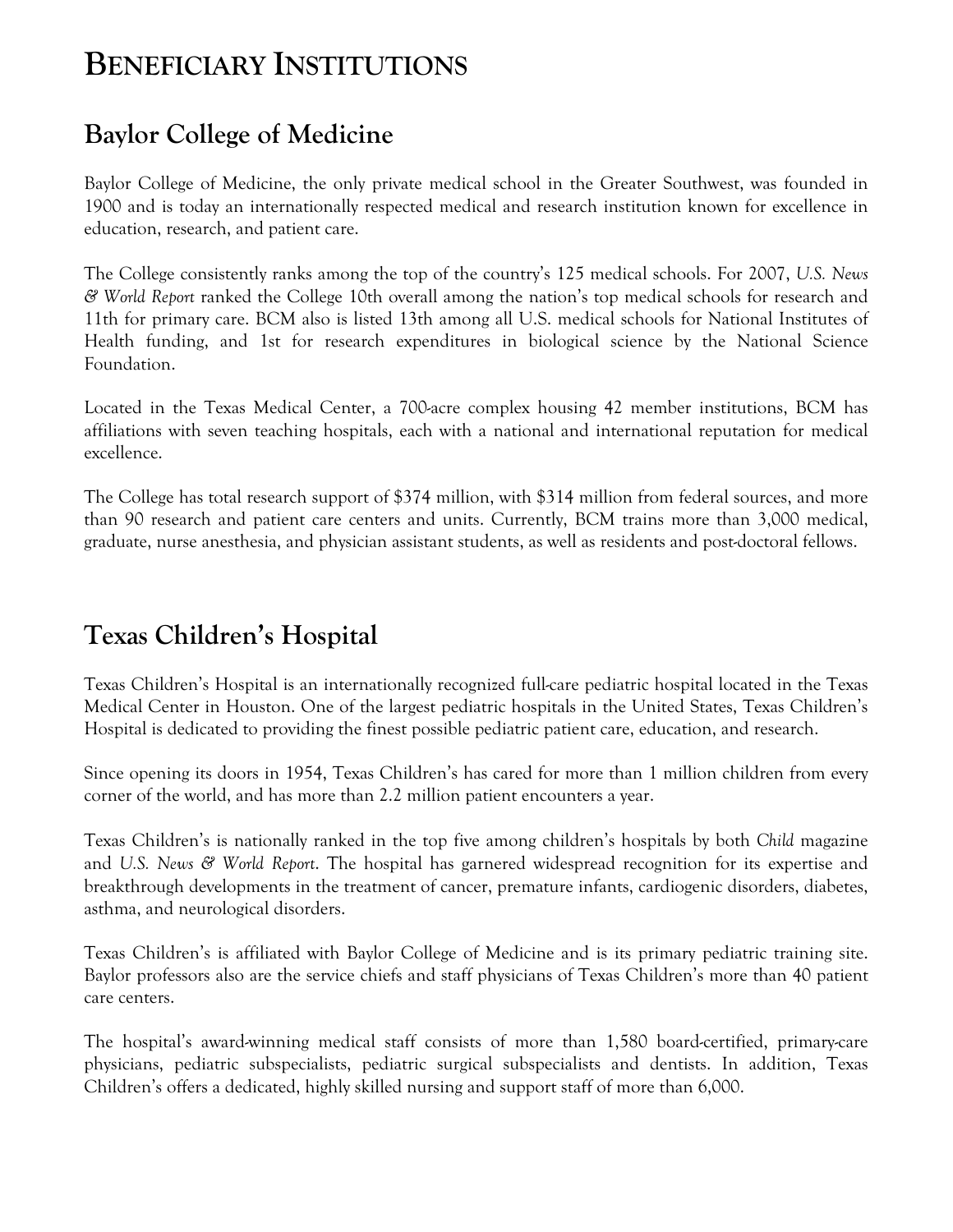# **PEDIATRIC GASTROENTEROLOGY RESEARCH 2007 FUNDRAISING PROJECT**

Approximately 1.5 million people in the United States are affected by inflammatory bowel disease (IBD), including Crohn's disease and ulcerative colitis. IBD can be a lifelong and debilitating condition for many children and adults. Having IBD also increases the individual's risk of colorectal cancer. The Pediatric Inflammatory Bowel Disease Center at Baylor College of Medicine (BCM) and Texas Children's Hospital, headed by George D. Ferry, M.D., is one of the largest IBD centers in the United States. As a referral source for children throughout Texas and the nation, the Center's mission is to provide the most up-todate medical care and education for children with IBD and to carry out research that will improve the long-term outlook for children with this chronic condition.

The IBD Center is working with James Versalovic, M.D., Ph.D., and his research team at BCM, who are studying the use of beneficial bacteria – called probiotics – as an alternative and safer treatment option for IBD. Probiotics, which are found on the skin and in the intestine of humans, are important for promoting health, relieving disease, and preventing illness. The research team is investigating ways in which probiotics can be engineered to serve as the body's own remedy for IBD. Dr. Ferry and Dr. Versalovic hope to apply novel probiotic therapies so that children can overcome the hurdles of Crohn's disease, ulcerative colitis, and other digestive diseases.

#### **George D. Ferry, M.D.**

Dr. Ferry earned his undergraduate degree in biology from Stanford University and received his medical degree from BCM in 1964. He completed his residency in pediatrics at BCM and performed a fellowship in gastroenterology at Johns Hopkins University School of Medicine in Baltimore. He returned in 1970 to help establish the new field of pediatric gastroenterology in Houston. Dr. Ferry has served as Chief of the Inflammatory Bowel Disease Clinic at Texas Children's Hospital since 1999 and became Director of Texas Children's Inflammatory Bowel Disease Center in 2004 and holds a faculty position at BCM. He recently received the prestigious 2006 Murray Davidson Award from the American Academy of Pediatrics Section on Gastroenterology and Nutrition in recognition as an



outstanding clinician, educator, and scientist, who has made significant contributions to the field of pediatric gastroenterology and nutrition.

## **James Versalovic, M.D., Ph.D.**

Dr. Versalovic received his doctorate in cellular and molecular biology and his medical degree from Baylor College of Medicine. After completing his residency training at Massachusetts General Hospital and Harvard Medical School in Boston, he became a faculty member at both institutions in 1999. Dr. Versalovic returned to Houston in December 2001 as Director of the Microbiology Laboratories at Texas Children's Hospital and as Assistant Professor in the Departments of Pathology and Molecular Virology & Microbiology at BCM. He also is currently serving as the Director of the Division of Molecular Pathology at Texas Children's Hospital. Dr. Versalovic is Principal Investigator of a comprehensive probiotics research program,



which receives support from the U.S. National Institutes of Health, the U.S. Department of Defense, and the Crohn's and Colitis Foundation.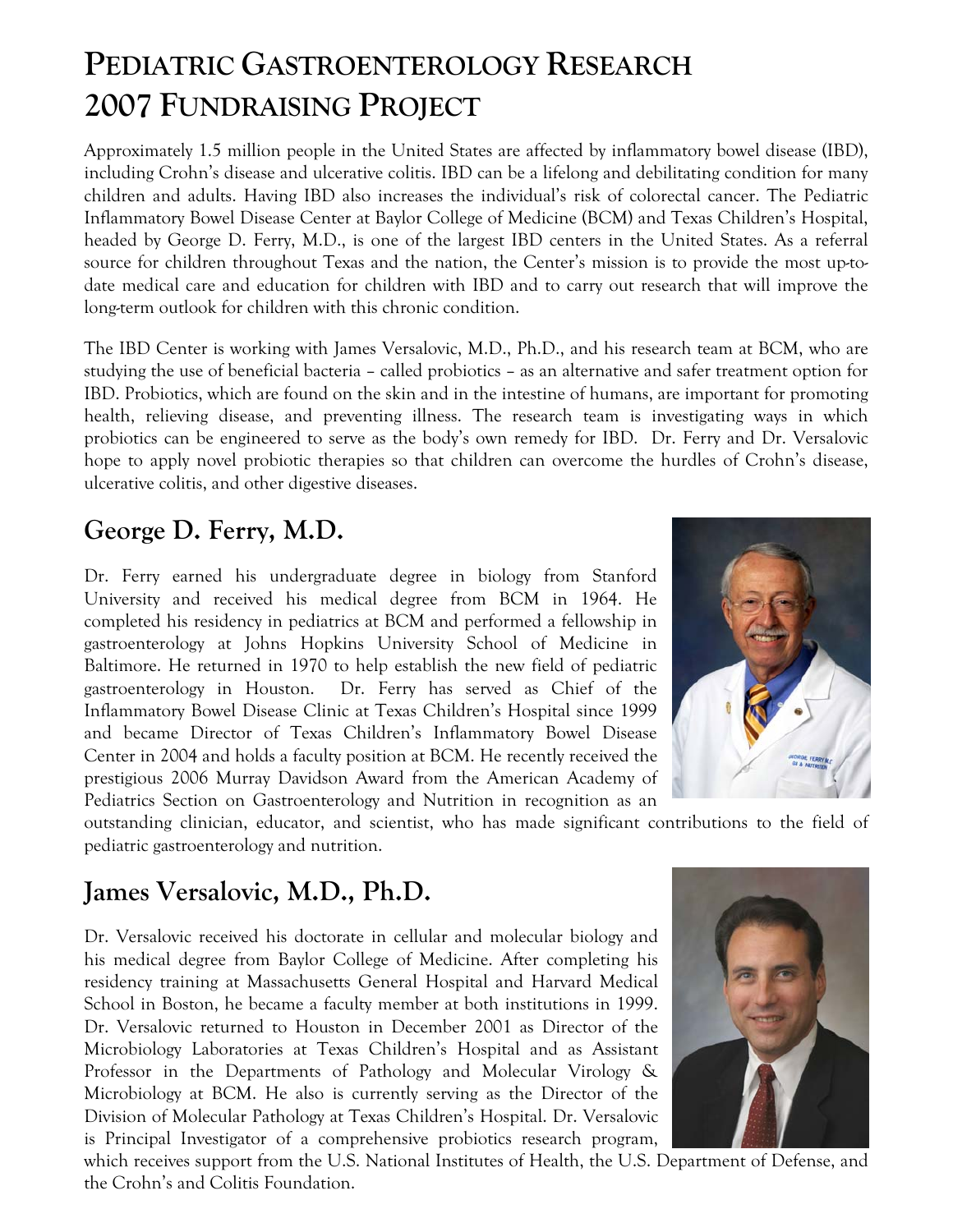## **UNDERWRITERS**

#### **Partners**

D. Kent and Linda C. Anderson Foundation Enterprise Products Partners L.P. The Smith Foundation

#### **Benefactors**

Harry Cullen Gracely Footprints Foundation Mach Industrial Group, L.P. Smith Interests Texas Children's Hospital

#### **Sponsors**

D. Kent and Linda C. Anderson Foundation Anonymous CenterPoint Energy Compass Bank Wealth Management Group Lavonne Cox and Denis DeBakey Jim Crownover Randa Duncan Williams, Dannine Duncan Avara, Milane Duncan Frantz, and Scott Duncan Don and Sidney Faust Westside Lexus and Northside Lexus Mach Family Fund Richard Warren Mithoff Northern Trust Diane and John Riley Richard W. Weekly

#### **Contributors**

Anadarko Petroleum Corporation The Bagwell Foundation Linnet F. Deily The Margaret & James A. Elkins, Jr. Foundation Roy M. Huffington Isla and Tommy Reckling The Redstone Companies Gerald and Dorothy Smith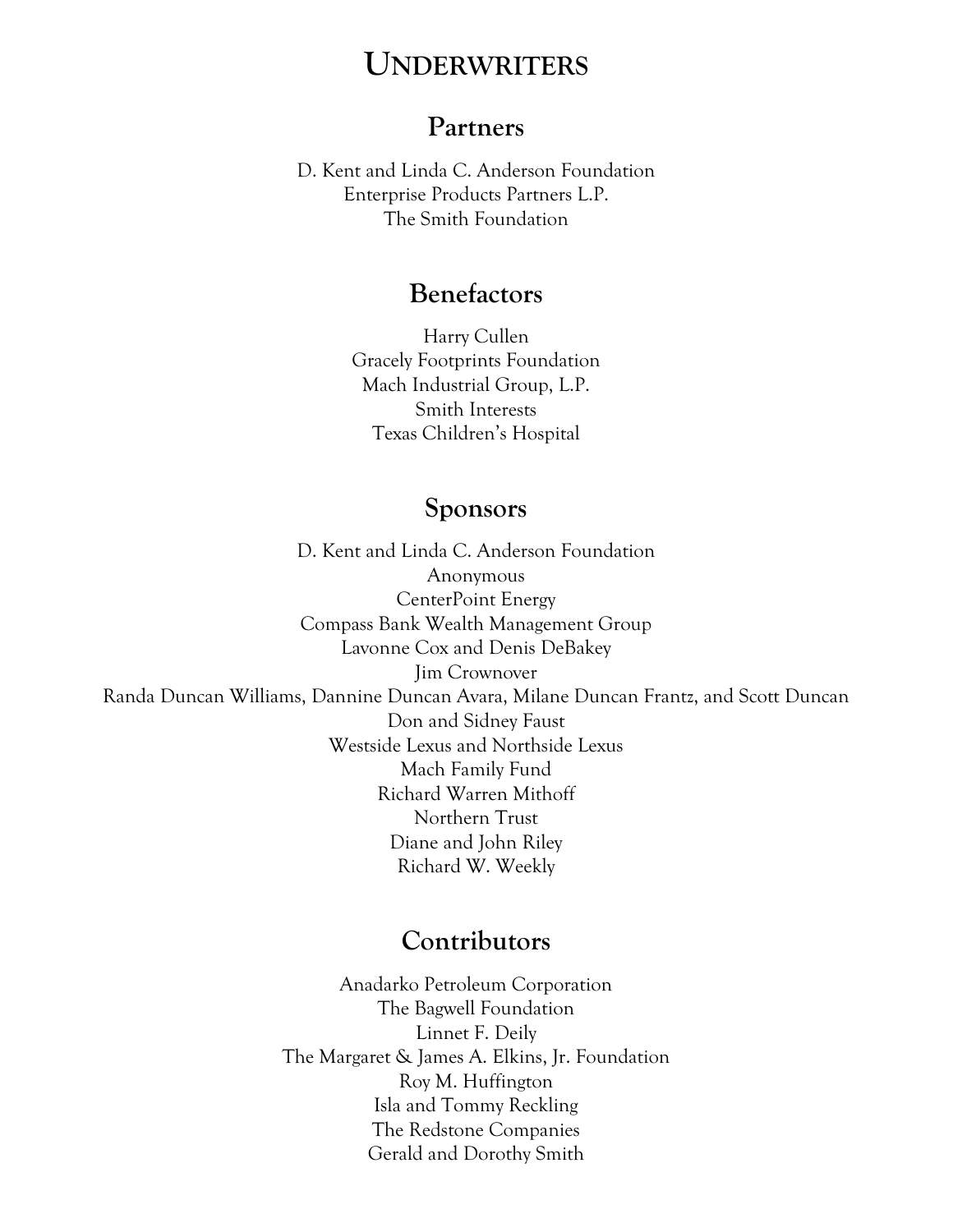#### **UNDERWRITERS**

#### **Individual Contributors**

Stanford and Joan Alexander Foundation Anadarko Petroleum Corporation Thurman Andress Joe Bailey Rob Ball Joel Bartsch Tom Becker and Jim Rosenfeld Leslie Bowlin Bennett Craig Biggio M. Cecil Bobbitt Rod Crosby John Daugherty, Realtors Tilman J. Fertitta / Landry's Restaurants, Inc. Henry and Doe Florsheim Ellie and Michael Francisco Paul W. Hobby Humana, Inc. William J. Jaco Harry R. Jones, Jr. Nancy and Rich Kinder Bill S. Kingsbury Looper Reed & McGraw Attorneys Marcus Malonson Ed McMahon John Middleton George P. Mitchell Richard W. Mithoff, Sr. Frank Nadolney Mr. and Mrs. Dee. S. Osborne Mr. Philip M. Peterson Nancy and David Pustkas Regina Rogers Thomas C. Scardaville, J.D./M.B.A. Mark and Jeri Shapiro Jack Thompson, Prosperity Bank Turnberry LTD Jesse B. Tutor Gene and Astrid Van Dyke Ty Whitcomb Trey Wilkenson Joanne and Welcome Wilson Ronald W. Woliver